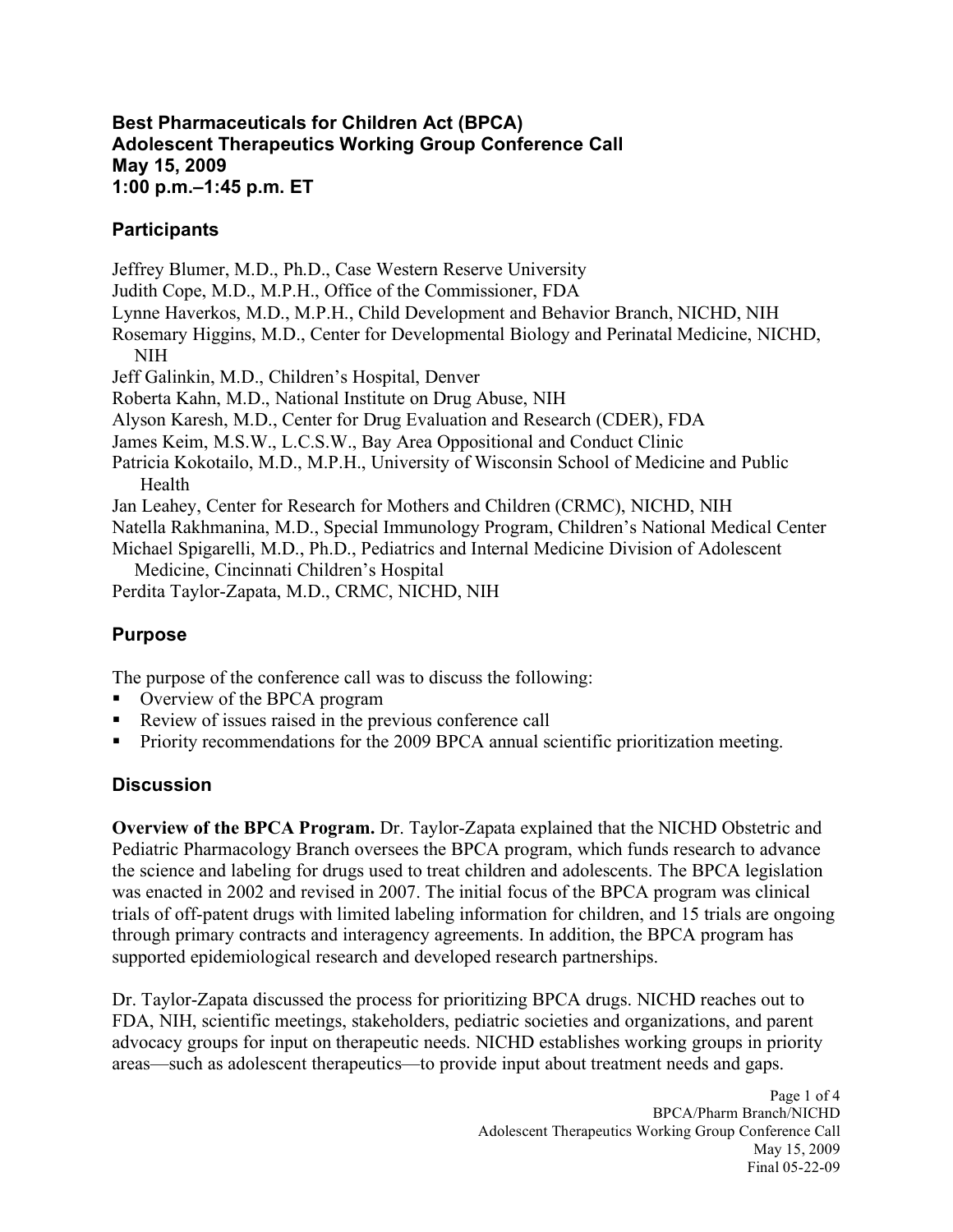Working group recommendations are presented at the BPCA annual scientific prioritization meeting. The 2009 meeting will be held November 3 and 4 in Bethesda, MD. Dr. Taylor-Zapata noted that members of the group should have received invitations. NICHD and a panel of experts will vote on priority areas at this meeting.

 Dr. Taylor-Zapata explained that general therapeutics needs for adolescents is a BPCA priority area this year. BPCA efforts lead to clinical trials, basic research, formulations research, conferences, symposia, and publications in priority areas.

 This is the second of the working group's two scheduled conference calls. The group needs to prioritize three or four areas for consideration at the annual meeting, and another call can be scheduled in July to discuss priorities.

 **Review of Issues from March Conference Call.** Dr. Taylor-Zapata reviewed the issues raised during the previous conference call:

- **Effects of puberty on pharmacokinetics, pharmacodynamics, and pharmacogenetics** 
	- Extent of weight gain with antipsychotics and Depo Provera
	- The effect of Tanner stage and body weight on drug distribution and metabolism
	- Pharmacogenetic changes in expression of enzymes in adolescents
- **Effects of nutrition (overweight and underweight) on therapeutics in adolescents**
- **Where to draw the line between pediatric and adult dosing guidelines** 
	- For example, dosing a 12-year-old child who has an adult weight
- **Increase in "adult diseases" and their treatment in young patient populations and the need for**  short-term efficacy and long-term safety data
	- For example, type 2 diabetes and hypercholesterolemia.

 During the previous conference call, the group also discussed adolescent-specific issues, including:

- Drug interactions (contraceptives, alcohol, illicit substances, tobacco)
- $\blacksquare$  Pregnancy issues
- $\blacksquare$  Health literacy, including medication literacy
- Adherence
- Confidentiality/consent and assent
- Drug abuse treatment.

 Dr. Haverkos noted that health literacy is a very broad topic and should be expanded to include written and oral communication between the health care provider and patients and parents.

 Dr. Higgins said that today more parents know their children are taking oral contraceptives, so confidentiality may be less of an issue than it was in the past. Dr. Kokotailo said that in Madison, WI, confidentiality is still an important issue, and electronic medical records compound the issue. Dr. Higgins asked whether electronic records could include notes on confidentiality. The group discussed this issue, noting that confidentiality in electronic records would depend on the provider who set up the record and the source of the medication. Adolescents may receive oral contraceptives from Planned Parenthood rather than their primary care physicians.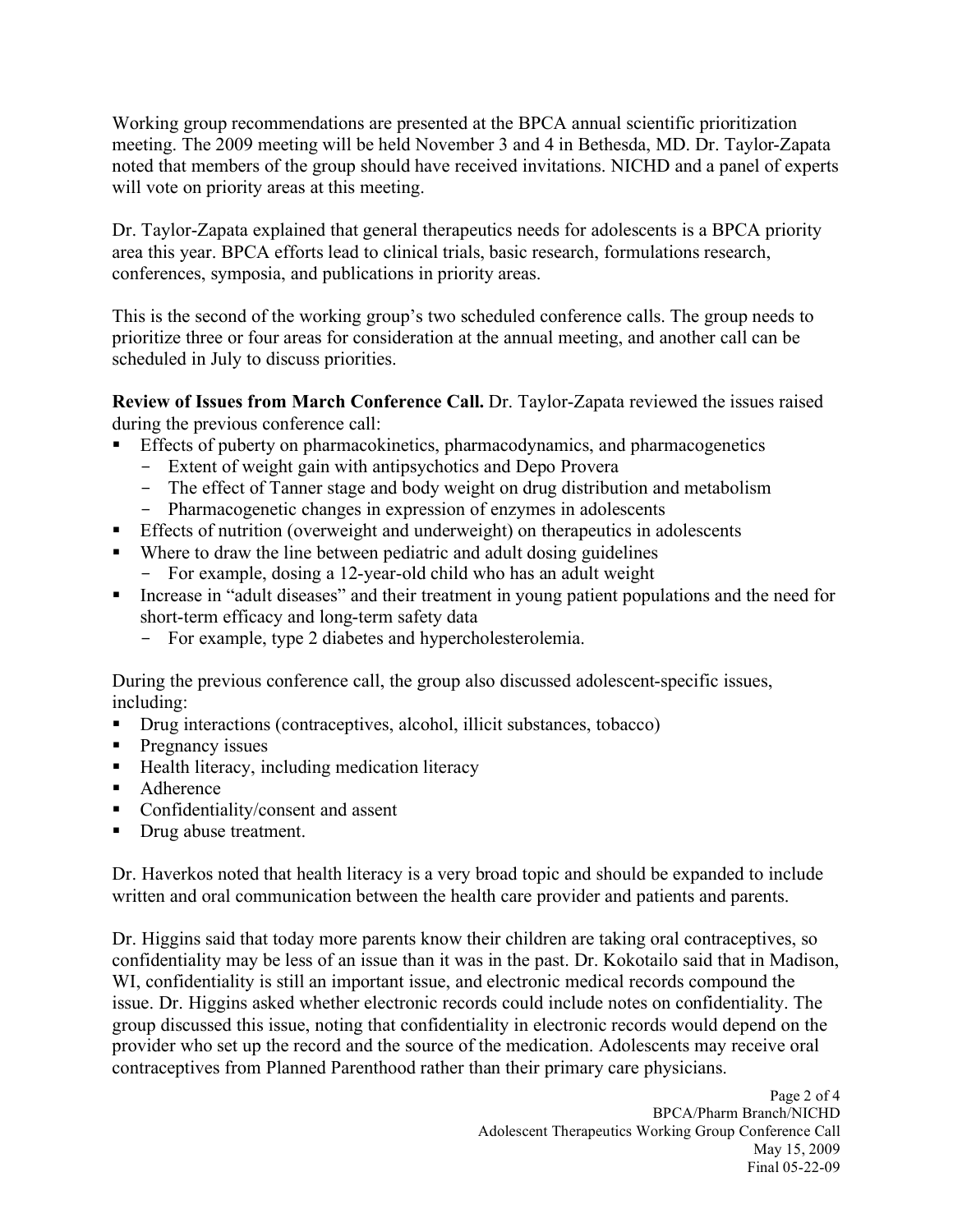Dr. Rakhmanina noted that confidentiality is also an issue with HIV testing. Confirmation tests require registration of the child, and the tests can be billed to insurance. Medicare does not itemize bills, but private insurance companies do itemize tests, including pregnancy and HIV tests.

 Dr. Galinkin said that there is a need for treatments and guidance for drug withdrawal in adolescents.

 Mr. Keim said he thought that FDA would only look at endocrine issues for drugs that are endocrine focused. He asked about including FDA in the working group's conversation. Dr. Taylor-Zapata noted that the FDA Pediatric and Maternal Health division was represented on the call, but FDA has multiple divisions. Dr. Karesh said that separate divisions review drugs for specific organ systems. For example, the dermatology division would review a drug to treat rash. If the division has a pediatric question, it would consult the Pediatric and Maternal Health staff.

 Dr. Rakhmanina noted that the pediatric age limit for each drug is different. Dr. Karesh agreed and said that the age limit varies depending on the drug and indication. Dr. Cope said that FDA regulations define children as ages 0–16 years for drugs and ages 0–21 years for devices. However, studies may look at slightly different age groups, depending on the drug indication.

 Mr. Keim noted that there is some debate on the affect of Ritalin on the clearance of thyroid hormones. He said he understood that psychiatric drugs were not reviewed for endocrine impact on adolescents. Dr. Karesh said that endocrine impact is evaluated if there is a known endocrine safety signal. Dr. Cope said that many psychiatric drugs have an indication for age 18 and older. Studies may not include many adolescents, and studies of short-term use do not capture long- term safety data. Studies of endocrine effects include older age groups where the population size is larger.

 In response to a question about the use of pubertal stages in studies, Dr. Cope said that some studies are beginning to look at these stages. She added that for psychiatric drugs, adult is defined as age 18 and older. She did not know whether pubertal stages were considered for these drugs.

 Mr. Keim recommended a protocol to evaluate the endocrine impact of psychiatric and other drugs that the FDA reviews for use in adolescents. He noted that atypical antipsychotics have been associated with polycystic ovary syndrome and that diabetes drugs interact with the pituitary axis.

 **Priority Recommendations for the 2009 BPCA Annual Scientific Prioritization Meeting.** 

 Dr. Taylor-Zapata said the group could contact her with additional recommendations. The group will need agree on four priority areas by July, and a member of the group should volunteer to present the priorities at the annual meeting. The group agreed to discuss priorities via e-mail.